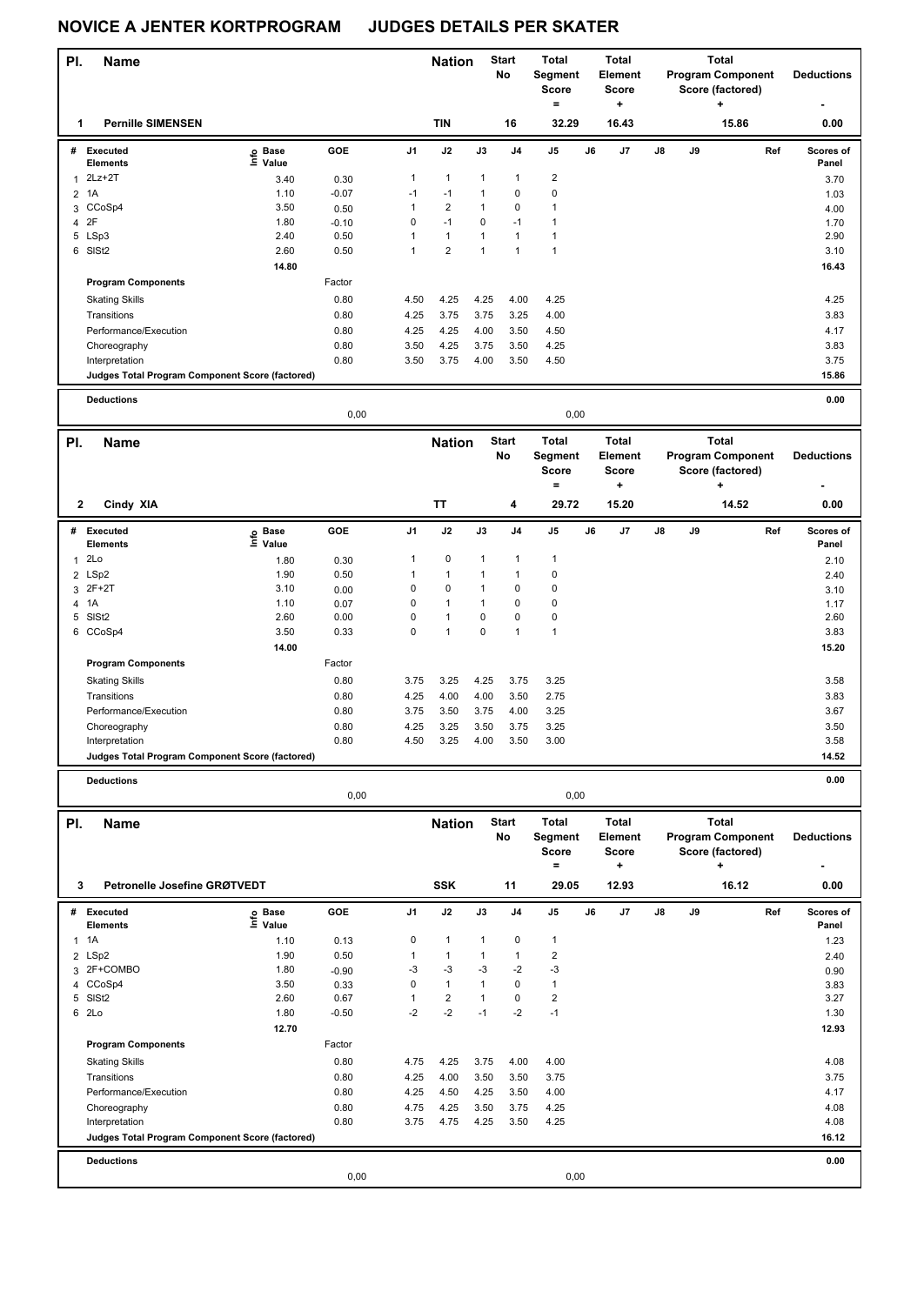<< Downgraded jump

| PI.            | Name                                            |                                  |         |                | <b>Nation</b>  |              | <b>Start</b><br>No | <b>Total</b><br>Segment<br><b>Score</b><br>٠ |    | <b>Total</b><br>Element<br><b>Score</b><br>٠ |    |    | <b>Total</b><br><b>Program Component</b><br>Score (factored)<br>٠ | <b>Deductions</b><br>۰    |
|----------------|-------------------------------------------------|----------------------------------|---------|----------------|----------------|--------------|--------------------|----------------------------------------------|----|----------------------------------------------|----|----|-------------------------------------------------------------------|---------------------------|
| 4              | <b>Sine Mari LEITE</b>                          |                                  |         |                | <b>OSK</b>     |              | $\overline{7}$     | 28.50                                        |    | 12.90                                        |    |    | 15.60                                                             | 0.00                      |
| #              | <b>Executed</b><br><b>Elements</b>              | <b>Base</b><br>e Base<br>⊑ Value | GOE     | J <sub>1</sub> | J2             | J3           | J <sub>4</sub>     | J <sub>5</sub>                               | J6 | J7                                           | J8 | J9 | Ref                                                               | <b>Scores of</b><br>Panel |
|                | $2Lz+2T$                                        | 3.40                             | 0.10    | 0              | $\mathbf 0$    | $\mathbf{1}$ | 0                  | $\mathbf{1}$                                 |    |                                              |    |    |                                                                   | 3.50                      |
| $\overline{2}$ | 2Lo                                             | 1.80                             | $-0.20$ | $-1$           | $-2$           | $-1$         | 0                  | 0                                            |    |                                              |    |    |                                                                   | 1.60                      |
|                | 3 CCoSp1                                        | 2.00                             | $-0.30$ | $-2$           | $-1$           | $-1$         | $-1$               | $-1$                                         |    |                                              |    |    |                                                                   | 1.70                      |
|                | 4 1A                                            | 1.10                             | 0.00    | 0              | $\mathbf{1}$   | 0            | 0                  | 0                                            |    |                                              |    |    |                                                                   | 1.10                      |
|                | 5 LSp2                                          | 1.90                             | 0.00    | 0              | $\pmb{0}$      | 0            | $-1$               | 0                                            |    |                                              |    |    |                                                                   | 1.90                      |
|                | 6 SISt2                                         | 2.60                             | 0.50    | $\overline{2}$ | $\overline{1}$ | $\mathbf{1}$ |                    | $\mathbf{1}$                                 |    |                                              |    |    |                                                                   | 3.10                      |
|                |                                                 | 12.80                            |         |                |                |              |                    |                                              |    |                                              |    |    |                                                                   | 12.90                     |
|                | <b>Program Components</b>                       |                                  | Factor  |                |                |              |                    |                                              |    |                                              |    |    |                                                                   |                           |
|                | <b>Skating Skills</b>                           |                                  | 0.80    | 4.75           | 3.75           | 3.75         | 3.50               | 3.75                                         |    |                                              |    |    |                                                                   | 3.75                      |
|                | Transitions                                     |                                  | 0.80    | 4.50           | 3.50           | 3.75         | 3.50               | 3.50                                         |    |                                              |    |    |                                                                   | 3.58                      |
|                | Performance/Execution                           |                                  | 0.80    | 4.75           | 4.00           | 4.00         | 4.00               | 4.00                                         |    |                                              |    |    |                                                                   | 4.00                      |
|                | Choreography                                    |                                  | 0.80    | 5.25           | 4.25           | 3.75         | 4.00               | 3.75                                         |    |                                              |    |    |                                                                   | 4.00                      |
|                | Interpretation                                  |                                  | 0.80    | 5.25           | 3.75           | 4.50         | 4.25               | 3.75                                         |    |                                              |    |    |                                                                   | 4.17                      |
|                | Judges Total Program Component Score (factored) |                                  |         |                |                |              |                    |                                              |    |                                              |    |    |                                                                   | 15.60                     |
|                | <b>Deductions</b>                               |                                  |         |                |                |              |                    |                                              |    |                                              |    |    |                                                                   | 0.00                      |

 $0.00$  $0.00$ PI. **Nation Start Total Total Total Name No** Segment Element **Program Component Deductions** Score Score Score (factored)  $\equiv$  $\ddotmark$  $\ddotmark$  $\,$  5 Mia Aschim NØKLEBY **AKK** 3 28.07 13.83 15.24  $1.00$  $\begin{array}{c}\n\bullet \\
\stackrel{\mathsf{e}}{=}\mathsf{Base} \\
\hline\n\end{array}$ Executed GOE  $J<sub>1</sub>$  $J<sub>2</sub>$  $\overline{J3}$  $J<sub>4</sub>$  $\overline{J5}$  $J7$  $\overline{J8}$  $J9$ Ref  $#$ J6 Scores of Elements Panel  $1$  2Lz+2T <<  $<< 2.50$  $-3$  $-0.90$  $-3$  $-3$  $-2$  $-3$  $1.60$ 2 LSp2  $1.90$  $0.50$  $\mathbf 1$  $\pmb{0}$  $\mathbf{1}$  $\mathbf 1$  $\mathbf 1$  $2.40$  $3\quad2F$ 1.80  $0.30$  $\overline{1}$  $\mathbf{1}$  $\overline{1}$  $2.10$  $\overline{1}$  $\overline{1}$ 4 SISt2 2.60  $0.50$  $\mathbf{1}$  $\mathbf{1}$  $\mathbf 1$  $\mathbf 1$  $\mathbf 1$  $3.10$ 5 1A  $1.10$  $0.20$  $\mathbf{1}$  $\mathbf{1}$  $\mathsf 0$  $\mathbf{1}$  $1.30$  $\mathbf 1$ 6 CCoSp3 3.33 3.00 0.33  $\mathbf 0$  $\mathbf 0$  $\overline{1}$  $\overline{1}$  $\overline{1}$ 12.90 13.83 **Program Components** Factor **Skating Skills**  $0.80$ 4.50 3.75 4.50 4.50 3.75  $4.25$ Transitions  $0.80$  $4.25$  $3.25$ 3.75 3.75  $3.25$  $3.58$ Performance/Execution 3.83 0.80 4.00 3.50 4.00 4.25 3.50 Choreography  $0.80$  $4.50$  $3.50$ 3.75  $4.25$  $3.50$ 3.83  $0.80$ 3.75 3.58 Interpretation 2.75 3.50 3.75 3.50 Judges Total Program Component Score (factored) 15.24  $-1.00$  $-1.00$ Falls: **Deductions**  $0,00$  $0,00$ 

| PI. | Name                                            |                   |            |                | <b>Nation</b>  |          | <b>Start</b><br>No | <b>Total</b><br>Segment<br><b>Score</b><br>۰ |      | <b>Total</b><br>Element<br><b>Score</b><br>÷ |               |    | <b>Total</b><br><b>Program Component</b><br>Score (factored)<br>÷ | <b>Deductions</b>  |
|-----|-------------------------------------------------|-------------------|------------|----------------|----------------|----------|--------------------|----------------------------------------------|------|----------------------------------------------|---------------|----|-------------------------------------------------------------------|--------------------|
| 6   | <b>Jade Celine HUI</b>                          |                   |            |                | <b>BKK</b>     |          | 15                 | 26.34                                        |      | 13.20                                        |               |    | 13.14                                                             | 0.00               |
| #   | Executed<br><b>Elements</b>                     | e Base<br>E Value | <b>GOE</b> | J <sub>1</sub> | J2             | J3       | J <sub>4</sub>     | J5                                           | J6   | J7                                           | $\mathsf{J}8$ | J9 | Ref                                                               | Scores of<br>Panel |
| 1   | 2F+1T                                           | 2.20              | $-0.90$    | $-3$           | $-3$           | $-3$     | $-2$               | $-3$                                         |      |                                              |               |    |                                                                   | 1.30               |
|     | $2$ $2Lz$                                       | 2.10              | 0.00       | 0              | $\mathbf{1}$   | 0        | $-1$               | 0                                            |      |                                              |               |    |                                                                   | 2.10               |
|     | 3 LSp2                                          | 1.90              | 0.00       | 0              | 0              | 1        | 0                  | 0                                            |      |                                              |               |    |                                                                   | 1.90               |
|     | 4 SISt2                                         | 2.60              | 0.17       |                | $\overline{1}$ | $\Omega$ | $\mathbf 0$        | 0                                            |      |                                              |               |    |                                                                   | 2.77               |
|     | 5 1A                                            | 1.10              | 0.20       |                |                |          | 1                  | $\overline{1}$                               |      |                                              |               |    |                                                                   | 1.30               |
|     | 6 CCoSp4                                        | 3.50              | 0.33       | 0              |                | 1        | $\mathbf 0$        | $\overline{1}$                               |      |                                              |               |    |                                                                   | 3.83               |
|     |                                                 | 13.40             |            |                |                |          |                    |                                              |      |                                              |               |    |                                                                   | 13.20              |
|     | <b>Program Components</b>                       |                   | Factor     |                |                |          |                    |                                              |      |                                              |               |    |                                                                   |                    |
|     | <b>Skating Skills</b>                           |                   | 0.80       | 4.50           | 3.50           | 3.75     | 3.75               | 3.50                                         |      |                                              |               |    |                                                                   | 3.67               |
|     | Transitions                                     |                   | 0.80       | 3.50           | 3.25           | 3.50     | 3.25               | 3.25                                         |      |                                              |               |    |                                                                   | 3.33               |
|     | Performance/Execution                           |                   | 0.80       | 2.50           | 3.50           | 2.75     | 3.50               | 3.50                                         |      |                                              |               |    |                                                                   | 3.25               |
|     | Choreography                                    |                   | 0.80       | 3.00           | 2.75           | 3.25     | 3.50               | 3.50                                         |      |                                              |               |    |                                                                   | 3.25               |
|     | Interpretation                                  |                   | 0.80       | 2.50           | 2.75           | 3.50     | 3.00               | 3.00                                         |      |                                              |               |    |                                                                   | 2.92               |
|     | Judges Total Program Component Score (factored) |                   |            |                |                |          |                    |                                              |      |                                              |               |    |                                                                   | 13.14              |
|     | <b>Deductions</b>                               |                   |            |                |                |          |                    |                                              |      |                                              |               |    |                                                                   | 0.00               |
|     |                                                 |                   | 0,00       |                |                |          |                    |                                              | 0,00 |                                              |               |    |                                                                   |                    |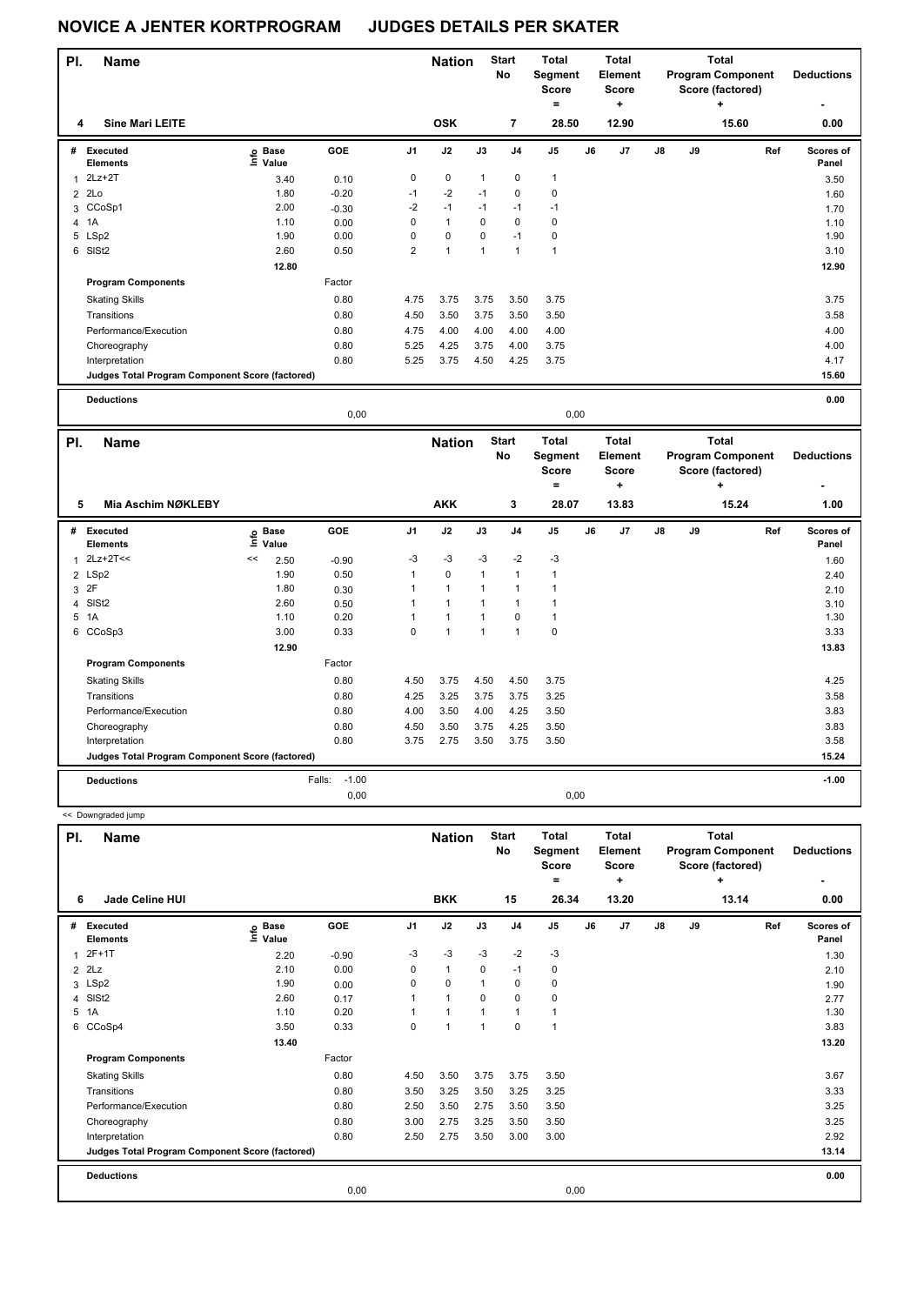< Under-rotated jump

| PI. | <b>Name</b>                                     |                                  |                   |                | <b>Nation</b> |                | <b>Start</b><br>No | Total<br>Segment<br><b>Score</b><br>= |      | Total<br>Element<br><b>Score</b><br>÷ |    |    | Total<br><b>Program Component</b><br>Score (factored)<br>٠ | <b>Deductions</b>  |
|-----|-------------------------------------------------|----------------------------------|-------------------|----------------|---------------|----------------|--------------------|---------------------------------------|------|---------------------------------------|----|----|------------------------------------------------------------|--------------------|
| 7   | <b>Pernille MOEN</b>                            |                                  |                   |                | <b>OSK</b>    |                | 14                 | 25.52                                 |      | 12.60                                 |    |    | 13.92                                                      | 1.00               |
| #   | Executed<br><b>Elements</b>                     | <b>Base</b><br>e Base<br>⊑ Value | <b>GOE</b>        | J <sub>1</sub> | J2            | J3             | J <sub>4</sub>     | J <sub>5</sub>                        | J6   | J7                                    | J8 | J9 | Ref                                                        | Scores of<br>Panel |
|     | $2F+2T$                                         | 3.10                             | 0.00              | 0              | $\mathbf 0$   | 0              | 0                  | $\mathbf{1}$                          |      |                                       |    |    |                                                            | 3.10               |
| 2   | 1A                                              | 1.10                             | 0.00              |                | $\mathbf 0$   | 0              | 0                  | 0                                     |      |                                       |    |    |                                                            | 1.10               |
| 3   | SISt1                                           | 1.80                             | 0.00              | 0              | $\mathbf 0$   | $\overline{1}$ | 0                  | 0                                     |      |                                       |    |    |                                                            | 1.80               |
|     | 4 2Lo                                           | 1.80                             | 0.10              | 1              | $-1$          | $\Omega$       |                    | 0                                     |      |                                       |    |    |                                                            | 1.90               |
|     | 5 LSp2                                          | 1.90                             | $-0.20$           | $-1$           | $-1$          | $\mathbf 0$    | 0                  | $-1$                                  |      |                                       |    |    |                                                            | 1.70               |
|     | 6 CCoSp3                                        | 3.00                             | 0.00              | 0              | $\mathbf 0$   | 0              | $-1$               | 0                                     |      |                                       |    |    |                                                            | 3.00               |
|     |                                                 | 12.70                            |                   |                |               |                |                    |                                       |      |                                       |    |    |                                                            | 12.60              |
|     | <b>Program Components</b>                       |                                  | Factor            |                |               |                |                    |                                       |      |                                       |    |    |                                                            |                    |
|     | <b>Skating Skills</b>                           |                                  | 0.80              | 4.00           | 2.75          | 3.75           | 3.50               | 3.25                                  |      |                                       |    |    |                                                            | 3.50               |
|     | Transitions                                     |                                  | 0.80              | 4.25           | 3.25          | 3.25           | 3.00               | 3.25                                  |      |                                       |    |    |                                                            | 3.25               |
|     | Performance/Execution                           |                                  | 0.80              | 4.50           | 3.75          | 3.50           | 3.50               | 3.50                                  |      |                                       |    |    |                                                            | 3.58               |
|     | Choreography                                    |                                  | 0.80              | 4.50           | 3.50          | 3.50           | 3.25               | 3.50                                  |      |                                       |    |    |                                                            | 3.50               |
|     | Interpretation                                  |                                  | 0.80              | 5.00           | 3.50          | 3.75           | 2.75               | 3.50                                  |      |                                       |    |    |                                                            | 3.58               |
|     | Judges Total Program Component Score (factored) |                                  |                   |                |               |                |                    |                                       |      |                                       |    |    |                                                            | 13.92              |
|     | <b>Deductions</b>                               |                                  | $-1.00$<br>Falls: |                |               |                |                    |                                       |      |                                       |    |    |                                                            | $-1.00$            |
|     |                                                 |                                  | 0,00              |                |               |                |                    |                                       | 0,00 |                                       |    |    |                                                            |                    |

| PI.            | <b>Name</b>                                     |       |                      |         |                | <b>Nation</b> |              | <b>Start</b><br>No | <b>Total</b><br>Segment<br><b>Score</b><br>۰ |    | <b>Total</b><br>Element<br><b>Score</b><br>٠ |    |    | <b>Total</b><br><b>Program Component</b><br>Score (factored)<br>٠ | <b>Deductions</b><br>٠    |
|----------------|-------------------------------------------------|-------|----------------------|---------|----------------|---------------|--------------|--------------------|----------------------------------------------|----|----------------------------------------------|----|----|-------------------------------------------------------------------|---------------------------|
| 8              | <b>Nora BACHER</b>                              |       |                      |         |                | <b>AKK</b>    |              | 6                  | 24.67                                        |    | 12.07                                        |    |    | 12.60                                                             | 0.00                      |
| #              | <b>Executed</b><br><b>Elements</b>              | lnfo  | <b>Base</b><br>Value | GOE     | J <sub>1</sub> | J2            | J3           | J <sub>4</sub>     | J <sub>5</sub>                               | J6 | J <sub>7</sub>                               | J8 | J9 | Ref                                                               | <b>Scores of</b><br>Panel |
| 1              | $2T+2T2$                                        | $\,<$ | 2.20                 | $-0.20$ | $-1$           | $-1$          | $-1$         | $-1$               | $-2$                                         |    |                                              |    |    |                                                                   | 2.00                      |
| $\overline{2}$ | 2Lo                                             |       | 1.80                 | $-0.40$ | $-2$           | $-2$          | $-1$         | $-1$               | $-1$                                         |    |                                              |    |    |                                                                   | 1.40                      |
| 3              | SISt1                                           |       | 1.80                 | 0.00    | 0              | $\mathbf 0$   | $\Omega$     | $\mathbf 0$        | 0                                            |    |                                              |    |    |                                                                   | 1.80                      |
|                | 4 LSp2                                          |       | 1.90                 | 0.17    | 1              | $\mathbf 0$   | $\mathbf{1}$ | 0                  | 0                                            |    |                                              |    |    |                                                                   | 2.07                      |
| 5              | 1A                                              |       | 1.10                 | 0.20    | 1              | $\mathbf{1}$  | $\mathbf{1}$ | 0                  | $\mathbf{1}$                                 |    |                                              |    |    |                                                                   | 1.30                      |
| 6              | CCoSp4                                          |       | 3.50                 | 0.00    | 0              | 1             | $-1$         | $\Omega$           | $\mathbf 0$                                  |    |                                              |    |    |                                                                   | 3.50                      |
|                |                                                 |       | 12.30                |         |                |               |              |                    |                                              |    |                                              |    |    |                                                                   | 12.07                     |
|                | <b>Program Components</b>                       |       |                      | Factor  |                |               |              |                    |                                              |    |                                              |    |    |                                                                   |                           |
|                | <b>Skating Skills</b>                           |       |                      | 0.80    | 3.25           | 2.75          | 2.75         | 3.50               | 3.25                                         |    |                                              |    |    |                                                                   | 3.08                      |
|                | Transitions                                     |       |                      | 0.80    | 3.25           | 2.75          | 3.25         | 3.50               | 3.00                                         |    |                                              |    |    |                                                                   | 3.17                      |
|                | Performance/Execution                           |       |                      | 0.80    | 3.00           | 3.25          | 2.75         | 4.00               | 3.25                                         |    |                                              |    |    |                                                                   | 3.17                      |
|                | Choreography                                    |       |                      | 0.80    | 3.50           | 3.25          | 2.75         | 3.75               | 3.00                                         |    |                                              |    |    |                                                                   | 3.25                      |
|                | Interpretation                                  |       |                      | 0.80    | 3.00           | 3.25          | 3.00         | 3.50               | 3.00                                         |    |                                              |    |    |                                                                   | 3.08                      |
|                | Judges Total Program Component Score (factored) |       |                      |         |                |               |              |                    |                                              |    |                                              |    |    |                                                                   | 12.60                     |
|                | <b>Deductions</b>                               |       |                      |         |                |               |              |                    |                                              |    |                                              |    |    |                                                                   | 0.00                      |
|                |                                                 |       |                      | 0,00    |                |               |              |                    | 0.00                                         |    |                                              |    |    |                                                                   |                           |

| PI.          | <b>Name</b>                                     |                            |         |                | <b>Nation</b>  |          | <b>Start</b><br>No | <b>Total</b><br>Segment<br><b>Score</b><br>٠ |    | <b>Total</b><br>Element<br><b>Score</b><br>٠ |               |    | <b>Total</b><br><b>Program Component</b><br>Score (factored)<br>÷ | <b>Deductions</b>  |
|--------------|-------------------------------------------------|----------------------------|---------|----------------|----------------|----------|--------------------|----------------------------------------------|----|----------------------------------------------|---------------|----|-------------------------------------------------------------------|--------------------|
| 9            | <b>Lise Fantoft BERG</b>                        |                            |         |                | <b>BKK</b>     |          | 12                 | 24.30                                        |    | 13.70                                        |               |    | 10.60                                                             | 0.00               |
| #            | Executed<br><b>Elements</b>                     | e Base<br>E Value<br>Value | GOE     | J <sub>1</sub> | J2             | J3       | J <sub>4</sub>     | J <sub>5</sub>                               | J6 | J7                                           | $\mathsf{J}8$ | J9 | Ref                                                               | Scores of<br>Panel |
| $\mathbf{1}$ | 2S+2T                                           | 2.60                       | $-0.20$ | $-1$           | $-1$           | $-1$     | $-1$               | $-1$                                         |    |                                              |               |    |                                                                   | 2.40               |
|              | $2$ 2Lo                                         | 1.80                       | $-0.30$ | $-1$           | $-1$           | $-1$     | $-2$               | $-1$                                         |    |                                              |               |    |                                                                   | 1.50               |
|              | 3 SISt2                                         | 2.60                       | $-0.30$ | -1             | $\mathbf{1}$   | $-1$     | $-1$               | $-1$                                         |    |                                              |               |    |                                                                   | 2.30               |
|              | 4 CCoSp4                                        | 3.50                       | 0.50    |                | $\overline{2}$ |          | 0                  | $\mathbf{1}$                                 |    |                                              |               |    |                                                                   | 4.00               |
|              | 5 1A                                            | 1.10                       | 0.00    | $\Omega$       | $\mathbf 0$    | $\Omega$ | 0                  | $\pmb{0}$                                    |    |                                              |               |    |                                                                   | 1.10               |
|              | 6 LSp2                                          | 1.90                       | 0.50    | 1              | $\mathbf{1}$   | 1        | 0                  | $\mathbf{1}$                                 |    |                                              |               |    |                                                                   | 2.40               |
|              |                                                 | 13.50                      |         |                |                |          |                    |                                              |    |                                              |               |    |                                                                   | 13.70              |
|              | <b>Program Components</b>                       |                            | Factor  |                |                |          |                    |                                              |    |                                              |               |    |                                                                   |                    |
|              | <b>Skating Skills</b>                           |                            | 0.80    | 3.25           | 3.00           | 3.25     | 3.25               | 3.00                                         |    |                                              |               |    |                                                                   | 3.17               |
|              | Transitions                                     |                            | 0.80    | 3.00           | 2.25           | 3.00     | 2.50               | 2.75                                         |    |                                              |               |    |                                                                   | 2.75               |
|              | Performance/Execution                           |                            | 0.80    | 2.50           | 2.50           | 2.50     | 2.50               | 3.00                                         |    |                                              |               |    |                                                                   | 2.50               |
|              | Choreography                                    |                            | 0.80    | 2.50           | 1.75           | 2.75     | 2.50               | 2.75                                         |    |                                              |               |    |                                                                   | 2.58               |
|              | Interpretation                                  |                            | 0.80    | 2.25           | 2.25           | 2.25     | 2.25               | 2.75                                         |    |                                              |               |    |                                                                   | 2.25               |
|              | Judges Total Program Component Score (factored) |                            |         |                |                |          |                    |                                              |    |                                              |               |    |                                                                   | 10.60              |
|              | <b>Deductions</b>                               |                            |         |                |                |          |                    |                                              |    |                                              |               |    |                                                                   | 0.00               |
|              |                                                 |                            | 0,00    |                |                |          |                    | 0,00                                         |    |                                              |               |    |                                                                   |                    |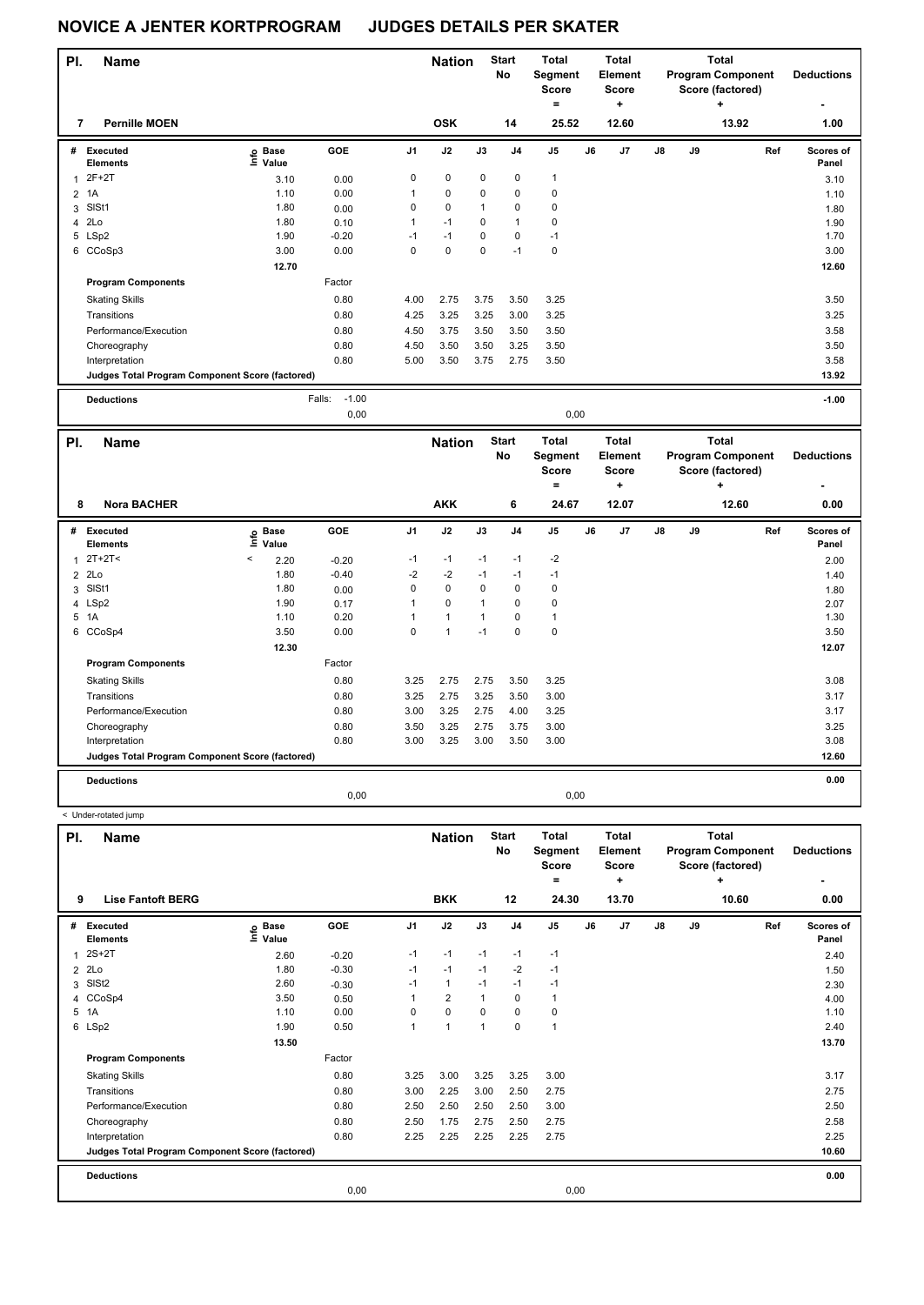| PI. | <b>Name</b>                                     |                          |                                  |         |      | <b>Nation</b>  |                | <b>Start</b><br>No | <b>Total</b><br>Segment<br><b>Score</b><br>۰ |      | Total<br>Element<br><b>Score</b><br>÷ |               |    | Total<br><b>Program Component</b><br>Score (factored)<br>٠ | <b>Deductions</b><br>٠ |
|-----|-------------------------------------------------|--------------------------|----------------------------------|---------|------|----------------|----------------|--------------------|----------------------------------------------|------|---------------------------------------|---------------|----|------------------------------------------------------------|------------------------|
| 10  | <b>Sunniva HANSEN</b>                           |                          |                                  |         |      | <b>OSK</b>     |                | 9                  | 24.05                                        |      | 12.17                                 |               |    | 11.88                                                      | 0.00                   |
| #   | Executed<br><b>Elements</b>                     |                          | <b>Base</b><br>e Base<br>⊑ Value | GOE     | J1   | J2             | J3             | J <sub>4</sub>     | J <sub>5</sub>                               | J6   | J7                                    | $\mathsf{J}8$ | J9 | Ref                                                        | Scores of<br>Panel     |
| 1   | 2S+2Lo<<                                        | <<                       | 1.80                             | $-0.40$ | $-2$ | $-3$           | $-1$           | $-2$               | $-2$                                         |      |                                       |               |    |                                                            | 1.40                   |
|     | $2$ 2F<                                         | $\overline{\phantom{a}}$ | 1.30                             | $-0.50$ | $-2$ | $-2$           | $-1$           | $-2$               | $-1$                                         |      |                                       |               |    |                                                            | 0.80                   |
|     | 3 CCoSp4                                        |                          | 3.50                             | 0.17    | 0    | $\mathbf{1}$   | $\Omega$       | $\Omega$           | 1                                            |      |                                       |               |    |                                                            | 3.67                   |
| 4   | SISt <sub>2</sub>                               |                          | 2.60                             | 0.17    | 0    | $\mathbf 0$    | $-1$           | $\overline{1}$     |                                              |      |                                       |               |    |                                                            | 2.77                   |
| 5   | 1A                                              |                          | 1.10                             | 0.20    | 1    | $\Omega$       | $\overline{1}$ |                    | 1                                            |      |                                       |               |    |                                                            | 1.30                   |
|     | 6 LSp2                                          |                          | 1.90                             | 0.33    | 0    | $\overline{1}$ | 1              | $\Omega$           | $\overline{1}$                               |      |                                       |               |    |                                                            | 2.23                   |
|     |                                                 |                          | 12.20                            |         |      |                |                |                    |                                              |      |                                       |               |    |                                                            | 12.17                  |
|     | <b>Program Components</b>                       |                          |                                  | Factor  |      |                |                |                    |                                              |      |                                       |               |    |                                                            |                        |
|     | <b>Skating Skills</b>                           |                          |                                  | 0.80    | 2.50 | 2.50           | 3.25           | 3.00               | 3.25                                         |      |                                       |               |    |                                                            | 2.92                   |
|     | Transitions                                     |                          |                                  | 0.80    | 2.50 | 2.50           | 3.50           | 2.75               | 3.50                                         |      |                                       |               |    |                                                            | 2.92                   |
|     | Performance/Execution                           |                          |                                  | 0.80    | 3.00 | 3.00           | 2.75           | 3.50               | 3.50                                         |      |                                       |               |    |                                                            | 3.17                   |
|     | Choreography                                    |                          |                                  | 0.80    | 2.75 | 2.75           | 3.25           | 3.00               | 3.75                                         |      |                                       |               |    |                                                            | 3.00                   |
|     | Interpretation                                  |                          |                                  | 0.80    | 3.00 | 2.25           | 2.25           | 3.25               | 3.50                                         |      |                                       |               |    |                                                            | 2.83                   |
|     | Judges Total Program Component Score (factored) |                          |                                  |         |      |                |                |                    |                                              |      |                                       |               |    |                                                            | 11.88                  |
|     | <b>Deductions</b>                               |                          |                                  |         |      |                |                |                    |                                              |      |                                       |               |    |                                                            | 0.00                   |
|     |                                                 |                          |                                  | 0,00    |      |                |                |                    |                                              | 0,00 |                                       |               |    |                                                            |                        |

< Under-rotated jump << Downgraded jump

| PI. | <b>Name</b>                                     |                   |            |                | <b>Nation</b> |              | <b>Start</b><br>No | <b>Total</b><br>Segment<br><b>Score</b><br>۰ |      | Total<br>Element<br><b>Score</b><br>÷ |               |    | <b>Total</b><br><b>Program Component</b><br>Score (factored)<br>÷ | <b>Deductions</b>  |
|-----|-------------------------------------------------|-------------------|------------|----------------|---------------|--------------|--------------------|----------------------------------------------|------|---------------------------------------|---------------|----|-------------------------------------------------------------------|--------------------|
| 11  | <b>Thea HOLMSEN</b>                             |                   |            |                | <b>TT</b>     |              | 8                  | 23.68                                        |      | 12.44                                 |               |    | 11.24                                                             | 0.00               |
| #   | <b>Executed</b><br><b>Elements</b>              | e Base<br>⊆ Value | <b>GOE</b> | J <sub>1</sub> | J2            | J3           | J <sub>4</sub>     | J <sub>5</sub>                               | J6   | J7                                    | $\mathsf{J}8$ | J9 | Ref                                                               | Scores of<br>Panel |
| 1   | 2F                                              | 1.80              | $-0.10$    | $-1$           | $-1$          | $\mathbf 0$  | $\pmb{0}$          | $\pmb{0}$                                    |      |                                       |               |    |                                                                   | 1.70               |
|     | 2 2Lo+1T                                        | 2.20              | $-0.90$    | -3             | $-3$          | -3           | -3                 | $-3$                                         |      |                                       |               |    |                                                                   | 1.30               |
|     | 3 LSp2                                          | 1.90              | 0.17       | 0              | $\mathbf{1}$  | $\mathbf{1}$ | $-1$               | 0                                            |      |                                       |               |    |                                                                   | 2.07               |
|     | 4 SISt2                                         | 2.60              | 0.00       | 0              | $\mathbf 0$   | 0            | $\mathbf 0$        | 0                                            |      |                                       |               |    |                                                                   | 2.60               |
| 5   | 1A                                              | 1.10              | 0.00       | 0              | $\mathbf 0$   | 1            | 0                  | 0                                            |      |                                       |               |    |                                                                   | 1.10               |
|     | 6 CCoSp4                                        | 3.50              | 0.17       | 1              | 1             | $-1$         | $\mathbf 0$        | $\pmb{0}$                                    |      |                                       |               |    |                                                                   | 3.67               |
|     |                                                 | 13.10             |            |                |               |              |                    |                                              |      |                                       |               |    |                                                                   | 12.44              |
|     | <b>Program Components</b>                       |                   | Factor     |                |               |              |                    |                                              |      |                                       |               |    |                                                                   |                    |
|     | <b>Skating Skills</b>                           |                   | 0.80       | 3.25           | 2.75          | 2.75         | 3.50               | 3.00                                         |      |                                       |               |    |                                                                   | 3.00               |
|     | Transitions                                     |                   | 0.80       | 2.75           | 3.25          | 2.25         | 3.25               | 2.50                                         |      |                                       |               |    |                                                                   | 2.83               |
|     | Performance/Execution                           |                   | 0.80       | 2.75           | 2.50          | 3.00         | 3.75               | 2.75                                         |      |                                       |               |    |                                                                   | 2.83               |
|     | Choreography                                    |                   | 0.80       | 2.75           | 3.00          | 2.75         | 3.25               | 2.75                                         |      |                                       |               |    |                                                                   | 2.83               |
|     | Interpretation                                  |                   | 0.80       | 2.25           | 2.50          | 2.50         | 3.50               | 2.75                                         |      |                                       |               |    |                                                                   | 2.58               |
|     | Judges Total Program Component Score (factored) |                   |            |                |               |              |                    |                                              |      |                                       |               |    |                                                                   | 11.24              |
|     | <b>Deductions</b>                               |                   |            |                |               |              |                    |                                              |      |                                       |               |    |                                                                   | 0.00               |
|     |                                                 |                   | 0,00       |                |               |              |                    |                                              | 0,00 |                                       |               |    |                                                                   |                    |

| PI. | <b>Name</b>                                     |   |                                          |                   |                | <b>Nation</b> |      | <b>Start</b><br>No | <b>Total</b><br>Segment<br>Score<br>٠ |      | <b>Total</b><br>Element<br><b>Score</b><br>÷ |               |    | <b>Total</b><br><b>Program Component</b><br>Score (factored)<br>٠ | <b>Deductions</b>  |
|-----|-------------------------------------------------|---|------------------------------------------|-------------------|----------------|---------------|------|--------------------|---------------------------------------|------|----------------------------------------------|---------------|----|-------------------------------------------------------------------|--------------------|
| 12  | Hanna Kai Barstad GOLDBERG                      |   |                                          |                   |                | <b>BKK</b>    |      | 5                  | 21.93                                 |      | 11.27                                        |               |    | 11.66                                                             | 1.00               |
| #   | <b>Executed</b><br><b>Elements</b>              |   | $\overset{\circ}{\equiv}$ Value<br>Value | GOE               | J <sub>1</sub> | J2            | J3   | J <sub>4</sub>     | J5                                    | J6   | J <sub>7</sub>                               | $\mathsf{J}8$ | J9 | Ref                                                               | Scores of<br>Panel |
|     | 1 2F+1Lo                                        | e | 2.30                                     | $-0.90$           | $-3$           | $-3$          | $-3$ | $-3$               | $-3$                                  |      |                                              |               |    |                                                                   | 1.40               |
|     | $2$ $2Lz$                                       |   | 2.10                                     | 0.10              | $-1$           | $\mathbf{1}$  | 0    | 0                  | $\mathbf{1}$                          |      |                                              |               |    |                                                                   | 2.20               |
|     | 3 LSp2                                          |   | 1.90                                     | 0.17              | 1              | $\mathbf 0$   | 1    | 0                  | 0                                     |      |                                              |               |    |                                                                   | 2.07               |
| 4   | SISt <sub>2</sub>                               |   | 2.60                                     | 0.17              | 0              | $\mathbf{1}$  | 1    | 0                  | 0                                     |      |                                              |               |    |                                                                   | 2.77               |
| 5   | 1A                                              |   | 1.10                                     | $-0.27$           | $-2$           | $-2$          | $-1$ | $-1$               | $-1$                                  |      |                                              |               |    |                                                                   | 0.83               |
|     | 6 CCoSp1                                        |   | 2.00                                     | 0.00              | 0              | $\mathbf{1}$  | 0    | $\mathbf 0$        | 0                                     |      |                                              |               |    |                                                                   | 2.00               |
|     |                                                 |   | 12.00                                    |                   |                |               |      |                    |                                       |      |                                              |               |    |                                                                   | 11.27              |
|     | <b>Program Components</b>                       |   |                                          | Factor            |                |               |      |                    |                                       |      |                                              |               |    |                                                                   |                    |
|     | <b>Skating Skills</b>                           |   |                                          | 0.80              | 3.75           | 3.50          | 3.50 | 4.00               | 3.00                                  |      |                                              |               |    |                                                                   | 3.58               |
|     | Transitions                                     |   |                                          | 0.80              | 2.50           | 2.50          | 3.00 | 3.50               | 2.50                                  |      |                                              |               |    |                                                                   | 2.67               |
|     | Performance/Execution                           |   |                                          | 0.80              | 2.50           | 2.75          | 3.50 | 2.75               | 3.00                                  |      |                                              |               |    |                                                                   | 2.83               |
|     | Choreography                                    |   |                                          | 0.80              | 2.50           | 2.25          | 3.00 | 3.50               | 2.75                                  |      |                                              |               |    |                                                                   | 2.75               |
|     | Interpretation                                  |   |                                          | 0.80              | 2.00           | 2.50          | 3.00 | 3.25               | 2.75                                  |      |                                              |               |    |                                                                   | 2.75               |
|     | Judges Total Program Component Score (factored) |   |                                          |                   |                |               |      |                    |                                       |      |                                              |               |    |                                                                   | 11.66              |
|     | <b>Deductions</b>                               |   |                                          | $-1.00$<br>Falls: |                |               |      |                    |                                       |      |                                              |               |    |                                                                   | $-1.00$            |
|     |                                                 |   |                                          | 0,00              |                |               |      |                    |                                       | 0,00 |                                              |               |    |                                                                   |                    |

e Jump take off with wrong edge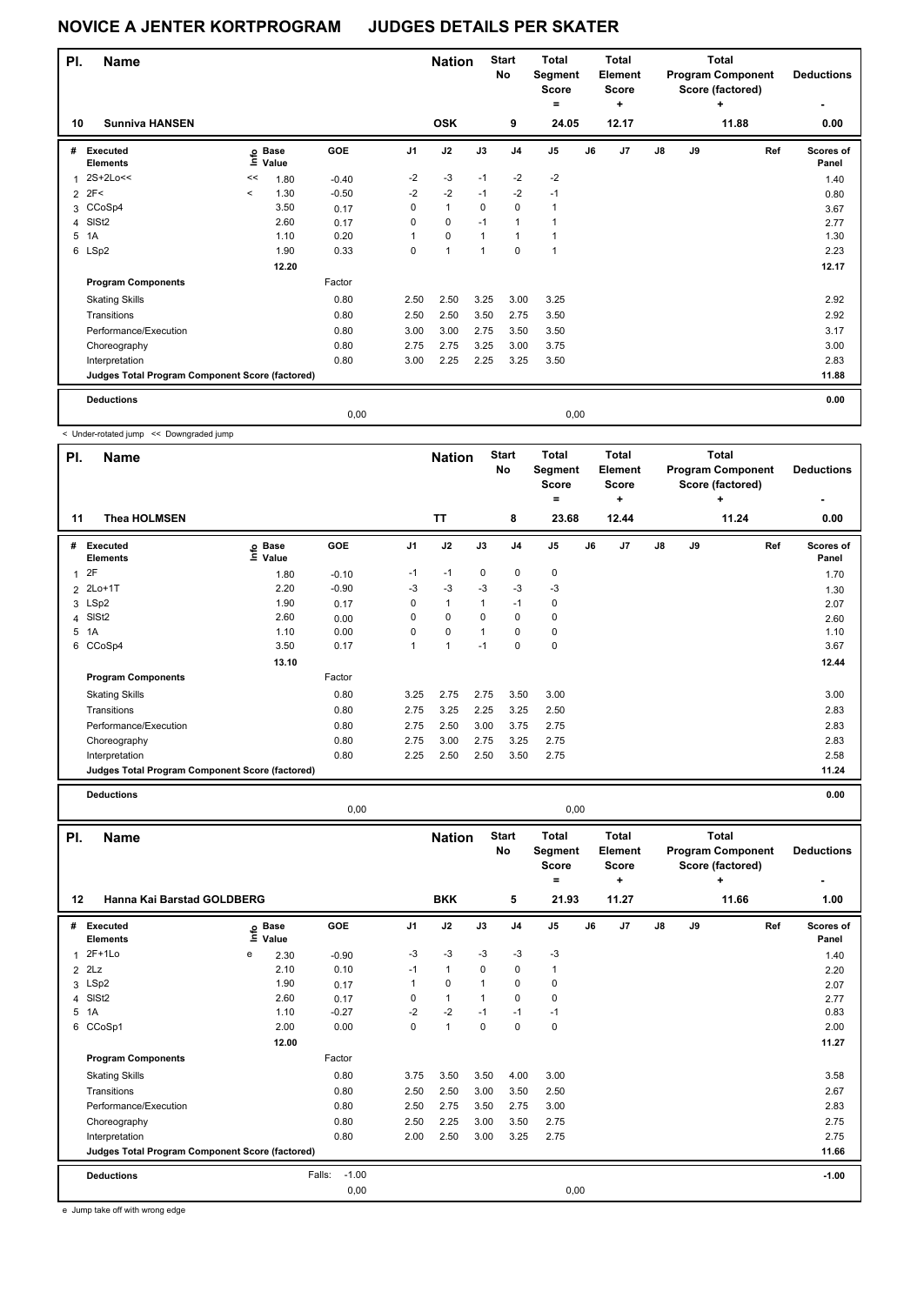| PI. | <b>Name</b>                                     |         |                   |         |                | <b>Nation</b>  |              | <b>Start</b><br>No | <b>Total</b><br>Segment<br><b>Score</b><br>۰ |      | Total<br>Element<br><b>Score</b><br>$\ddot{}$ |    |    | Total<br><b>Program Component</b><br>Score (factored)<br>٠ | <b>Deductions</b>         |
|-----|-------------------------------------------------|---------|-------------------|---------|----------------|----------------|--------------|--------------------|----------------------------------------------|------|-----------------------------------------------|----|----|------------------------------------------------------------|---------------------------|
| 13  | <b>Thea KARLSTAD</b>                            |         |                   |         |                | <b>BKK</b>     |              | 13                 | 21.90                                        |      | 10.10                                         |    |    | 11.80                                                      | 0.00                      |
| #   | Executed<br><b>Elements</b>                     |         | e Base<br>⊆ Value | GOE     | J <sub>1</sub> | J2             | J3           | J <sub>4</sub>     | J <sub>5</sub>                               | J6   | J <sub>7</sub>                                | J8 | J9 | Ref                                                        | <b>Scores of</b><br>Panel |
| 1   | 2Lz                                             | e       | 2.10              | $-0.60$ | $-3$           | $-2$           | $-1$         | $-2$               | $-2$                                         |      |                                               |    |    |                                                            | 1.50                      |
|     | 2 LSp3                                          |         | 2.40              | 0.50    | 1              | $\overline{2}$ | $\mathbf{1}$ | 0                  | $\mathbf{1}$                                 |      |                                               |    |    |                                                            | 2.90                      |
|     | 3 2F+COMBO                                      |         | 1.80              | $-0.90$ | $-3$           | $-3$           | $-3$         | $-2$               | $-3$                                         |      |                                               |    |    |                                                            | 0.90                      |
|     | 4 CCoSp2                                        |         | 2.50              | 0.50    | 1              | $\mathbf{1}$   | $\mathbf{1}$ | 0                  | 1                                            |      |                                               |    |    |                                                            | 3.00                      |
| 5   | $1A^*+2T^*$                                     | $\star$ | 0.00              | 0.00    |                |                |              |                    |                                              |      |                                               |    |    |                                                            | 0.00                      |
| 6   | SISt1                                           |         | 1.80              | 0.00    | 0              | 0              | $\mathbf 0$  | $\Omega$           | $\mathbf 0$                                  |      |                                               |    |    |                                                            | 1.80                      |
|     |                                                 |         | 10.60             |         |                |                |              |                    |                                              |      |                                               |    |    |                                                            | 10.10                     |
|     | <b>Program Components</b>                       |         |                   | Factor  |                |                |              |                    |                                              |      |                                               |    |    |                                                            |                           |
|     | <b>Skating Skills</b>                           |         |                   | 0.80    | 3.50           | 2.75           | 3.00         | 3.25               | 3.25                                         |      |                                               |    |    |                                                            | 3.17                      |
|     | Transitions                                     |         |                   | 0.80    | 3.00           | 2.50           | 3.00         | 2.50               | 3.00                                         |      |                                               |    |    |                                                            | 2.83                      |
|     | Performance/Execution                           |         |                   | 0.80    | 2.50           | 2.50           | 3.50         | 3.25               | 3.00                                         |      |                                               |    |    |                                                            | 2.92                      |
|     | Choreography                                    |         |                   | 0.80    | 3.00           | 2.50           | 3.25         | 3.25               | 3.00                                         |      |                                               |    |    |                                                            | 3.08                      |
|     | Interpretation                                  |         |                   | 0.80    | 2.75           | 2.00           | 3.00         | 2.75               | 2.75                                         |      |                                               |    |    |                                                            | 2.75                      |
|     | Judges Total Program Component Score (factored) |         |                   |         |                |                |              |                    |                                              |      |                                               |    |    |                                                            | 11.80                     |
|     | <b>Deductions</b>                               |         |                   |         |                |                |              |                    |                                              |      |                                               |    |    |                                                            | 0.00                      |
|     |                                                 |         |                   | 0.00    |                |                |              |                    |                                              | 0,00 |                                               |    |    |                                                            |                           |

\* Invalid element e Jump take off with wrong edge

| PI. | <b>Name</b>                                     |          |                   |            |                | <b>Nation</b> |             | <b>Start</b><br><b>No</b> | <b>Total</b><br>Segment<br><b>Score</b><br>۰ |    | <b>Total</b><br>Element<br><b>Score</b><br>÷ |               |    | <b>Total</b><br><b>Program Component</b><br>Score (factored)<br>٠ | <b>Deductions</b>  |
|-----|-------------------------------------------------|----------|-------------------|------------|----------------|---------------|-------------|---------------------------|----------------------------------------------|----|----------------------------------------------|---------------|----|-------------------------------------------------------------------|--------------------|
| 14  | Josefine JØRNSEN                                |          |                   |            |                | <b>AKK</b>    |             | 1                         | 19.99                                        |    | 10.73                                        |               |    | 9.26                                                              | 0.00               |
| #   | Executed<br><b>Elements</b>                     |          | e Base<br>⊆ Value | <b>GOE</b> | J <sub>1</sub> | J2            | J3          | J <sub>4</sub>            | J5                                           | J6 | J7                                           | $\mathsf{J}8$ | J9 | Ref                                                               | Scores of<br>Panel |
|     | $1 \t1A$                                        |          | 1.10              | 0.00       | 0              | $\pmb{0}$     | $\mathbf 0$ | $\mathbf 0$               | $\pmb{0}$                                    |    |                                              |               |    |                                                                   | 1.10               |
|     | 2 LSp2                                          |          | 1.90              | $-0.20$    | $-1$           | $-2$          | 0           | 0                         | $-1$                                         |    |                                              |               |    |                                                                   | 1.70               |
| 3   | 2F<                                             | $\hat{}$ | 1.30              | $-0.70$    | $-3$           | $-2$          | $-2$        | $-3$                      | -2                                           |    |                                              |               |    |                                                                   | 0.60               |
| 4   | SISt1                                           |          | 1.80              | $-0.30$    | $-1$           | $-1$          | $-1$        | $-1$                      | $-1$                                         |    |                                              |               |    |                                                                   | 1.50               |
| 5   | $2S+2T$                                         |          | 2.60              | $-0.27$    | $-1$           | $-2$          | $-1$        | $-2$                      | $-1$                                         |    |                                              |               |    |                                                                   | 2.33               |
|     | 6 CCoSp4                                        |          | 3.50              | 0.00       | 0              | $\mathbf 0$   | 0           | 0                         | $\pmb{0}$                                    |    |                                              |               |    |                                                                   | 3.50               |
|     |                                                 |          | 12.20             |            |                |               |             |                           |                                              |    |                                              |               |    |                                                                   | 10.73              |
|     | <b>Program Components</b>                       |          |                   | Factor     |                |               |             |                           |                                              |    |                                              |               |    |                                                                   |                    |
|     | <b>Skating Skills</b>                           |          |                   | 0.80       | 2.00           | 1.75          | 2.25        | 3.25                      | 2.75                                         |    |                                              |               |    |                                                                   | 2.33               |
|     | Transitions                                     |          |                   | 0.80       | 2.25           | 2.00          | 2.25        | 2.50                      | 2.50                                         |    |                                              |               |    |                                                                   | 2.33               |
|     | Performance/Execution                           |          |                   | 0.80       | 2.25           | 1.75          | 2.00        | 2.75                      | 2.75                                         |    |                                              |               |    |                                                                   | 2.33               |
|     | Choreography                                    |          |                   | 0.80       | 2.25           | 2.25          | 2.00        | 2.75                      | 2.75                                         |    |                                              |               |    |                                                                   | 2.42               |
|     | Interpretation                                  |          |                   | 0.80       | 2.00           | 2.25          | 1.75        | 2.25                      | 2.25                                         |    |                                              |               |    |                                                                   | 2.17               |
|     | Judges Total Program Component Score (factored) |          |                   |            |                |               |             |                           |                                              |    |                                              |               |    |                                                                   | 9.26               |
|     | <b>Deductions</b>                               |          |                   |            |                |               |             |                           |                                              |    |                                              |               |    |                                                                   | 0.00               |
|     |                                                 |          |                   | 0,00       |                |               |             |                           | 0,00                                         |    |                                              |               |    |                                                                   |                    |

< Under-rotated jump

| PI.            | <b>Name</b>                                     |                   |         |      | <b>Nation</b> |                | <b>Start</b><br><b>No</b> | Total<br>Segment<br><b>Score</b><br>۰ |    | Total<br><b>Element</b><br><b>Score</b><br>÷ |    |       | Total<br><b>Program Component</b><br>Score (factored)<br>٠ | <b>Deductions</b>  |
|----------------|-------------------------------------------------|-------------------|---------|------|---------------|----------------|---------------------------|---------------------------------------|----|----------------------------------------------|----|-------|------------------------------------------------------------|--------------------|
| 15             | <b>Silje THRONÆS</b>                            |                   |         |      | <b>TSK</b>    |                | 17                        | 19.04                                 |    | 8.90                                         |    |       | 10.14                                                      | 0.00               |
| #              | <b>Executed</b><br><b>Elements</b>              | e Base<br>⊑ Value | GOE     | J1   | J2            | J3             | J <sub>4</sub>            | J5                                    | J6 | J <sub>7</sub>                               | J8 | J9    | Ref                                                        | Scores of<br>Panel |
| $\mathbf{1}$   | LSp1                                            | 1.50              | $-0.60$ | $-2$ | $-3$          | $-2$           | $-2$                      | $-2$                                  |    |                                              |    |       |                                                            | 0.90               |
|                | 2 2Lo+COMBO                                     | 1.80              | $-0.90$ | $-3$ | $-3$          | $-3$           | $-3$                      | $-3$                                  |    |                                              |    |       |                                                            | 0.90               |
| 3              | CCoSp2                                          | 2.50              | 0.00    | 0    | $\mathbf 0$   | $\mathbf 0$    | $\mathbf{1}$              | 0                                     |    |                                              |    |       |                                                            | 2.50               |
| $\overline{4}$ | 2F                                              | 1.80              | $-0.10$ | $-2$ | $-1$          | $\mathbf 0$    | $\mathbf 0$               | 0                                     |    |                                              |    |       |                                                            | 1.70               |
| 5              | SISt1                                           | 1.80              | 0.00    | $-1$ | 0             | 0              | 0                         | 0                                     |    |                                              |    |       |                                                            | 1.80               |
| 6              | 1A                                              | 1.10              | 0.00    | 0    | 0             | $\overline{1}$ | $\mathbf 0$               | 0                                     |    |                                              |    |       |                                                            | 1.10               |
|                |                                                 | 10.50             |         |      |               |                |                           |                                       |    |                                              |    |       |                                                            | 8.90               |
|                | <b>Program Components</b>                       |                   | Factor  |      |               |                |                           |                                       |    |                                              |    |       |                                                            |                    |
|                | <b>Skating Skills</b>                           |                   | 0.80    | 1.75 | 2.25          | 2.75           | 3.50                      | 3.00                                  |    |                                              |    |       |                                                            | 2.67               |
|                | Transitions                                     |                   | 0.80    | 2.00 | 2.50          | 2.75           | 2.75                      | 3.00                                  |    |                                              |    |       |                                                            | 2.67               |
|                | Performance/Execution                           |                   | 0.80    | 2.50 | 2.25          | 2.00           | 2.50                      | 3.00                                  |    |                                              |    |       |                                                            | 2.42               |
|                | Choreography                                    |                   | 0.80    | 2.50 | 2.25          | 2.50           | 2.75                      | 3.25                                  |    |                                              |    |       |                                                            | 2.58               |
|                | Interpretation                                  |                   | 0.80    | 2.00 | 2.00          | 2.50           | 2.50                      | 3.00                                  |    |                                              |    |       |                                                            | 2.33               |
|                | Judges Total Program Component Score (factored) |                   |         |      |               |                |                           |                                       |    |                                              |    | 10.14 |                                                            |                    |
|                | <b>Deductions</b>                               |                   |         |      |               |                |                           |                                       |    |                                              |    |       |                                                            | 0.00               |
|                |                                                 |                   | 0,00    |      |               |                |                           | 0,00                                  |    |                                              |    |       |                                                            |                    |